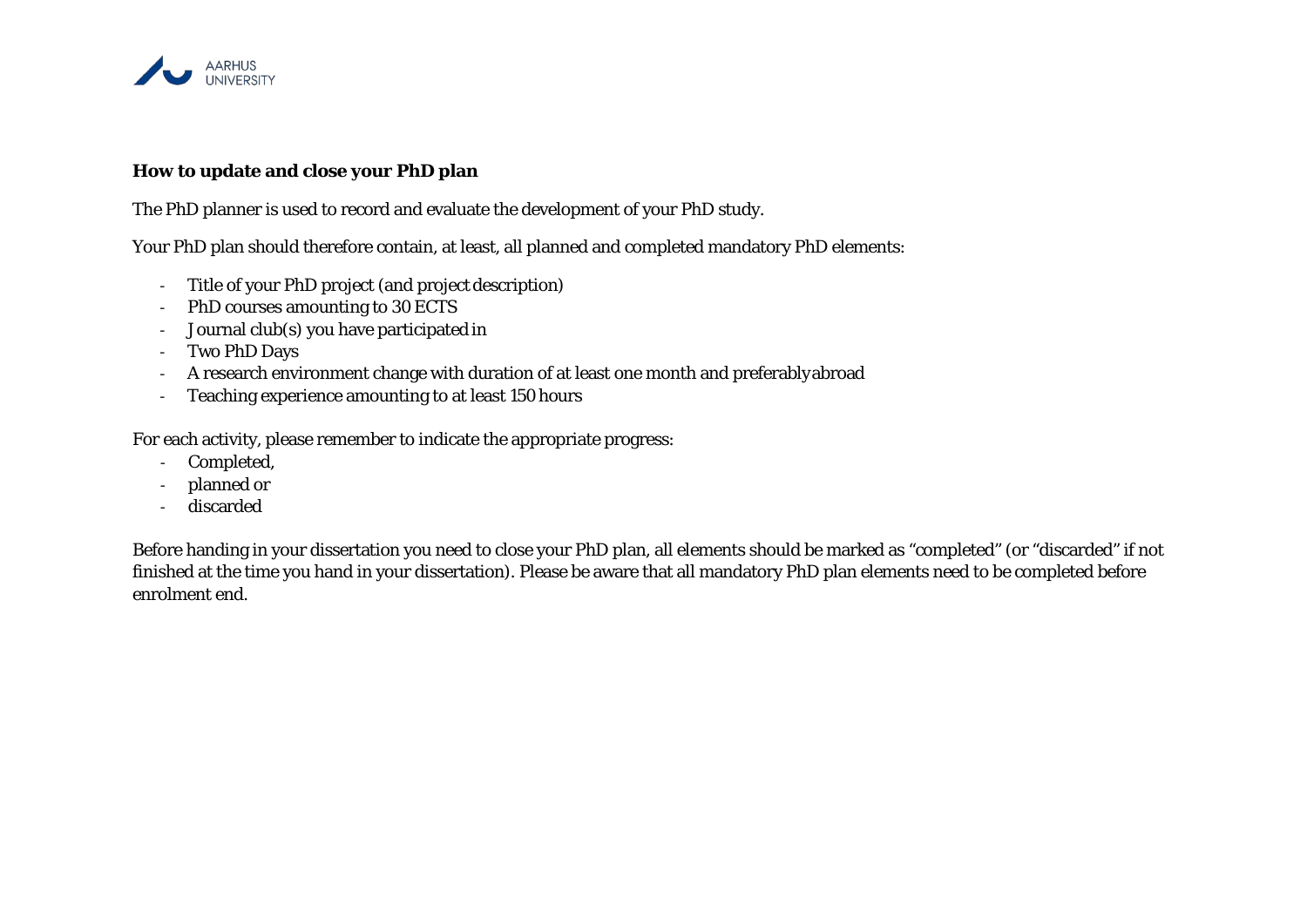| <b>UNIVERSITY</b><br>HEALTH          |                                                                                                                                                                     |      |             | Logout               |
|--------------------------------------|---------------------------------------------------------------------------------------------------------------------------------------------------------------------|------|-------------|----------------------|
|                                      |                                                                                                                                                                     | Home | My PhD Plan | Password and Profile |
| Name                                 | $\circledR$<br>Ie<br>$\mathbf{x}_i$<br>G<br>$\parallel \parallel \equiv \parallel \equiv$<br>880<br>▼ <b>B</b> Source<br>Format<br>$\Box$<br>My PhD project's title |      |             |                      |
| Start date*<br>Fnd date*<br>Progress | 01/05/2017<br>01/05/2020<br>Completed                                                                                                                               |      | ۷           |                      |
| Comments                             | Attach project description                                                                                                                                          |      |             |                      |
| <b>Attachments</b><br>Attachment1    | 囚                                                                                                                                                                   |      |             |                      |
|                                      | PhD project description.pdf Vælg fil Der er ikke valgt nogen fil                                                                                                    |      |             |                      |
| Attachment2                          | Vælg fil Der er ikke valgt nogen fil                                                                                                                                |      |             |                      |
| Attachment3                          | Vælg fil Der er ikke valgt nogen fil                                                                                                                                |      |             |                      |
| Attachment4                          | Vælg fil Der er ikke valgt nogen fil                                                                                                                                |      |             |                      |
| Attachment5                          | Vælg fil Der er ikke valgt nogen fil                                                                                                                                |      |             |                      |
|                                      | Save                                                                                                                                                                |      |             |                      |

# **PhD project**

Please write the title of your PhD project. Start and end date should be the same as your enrolment period.

If your project changes from the time of enrolment, you need to upload the new and approved project description as well.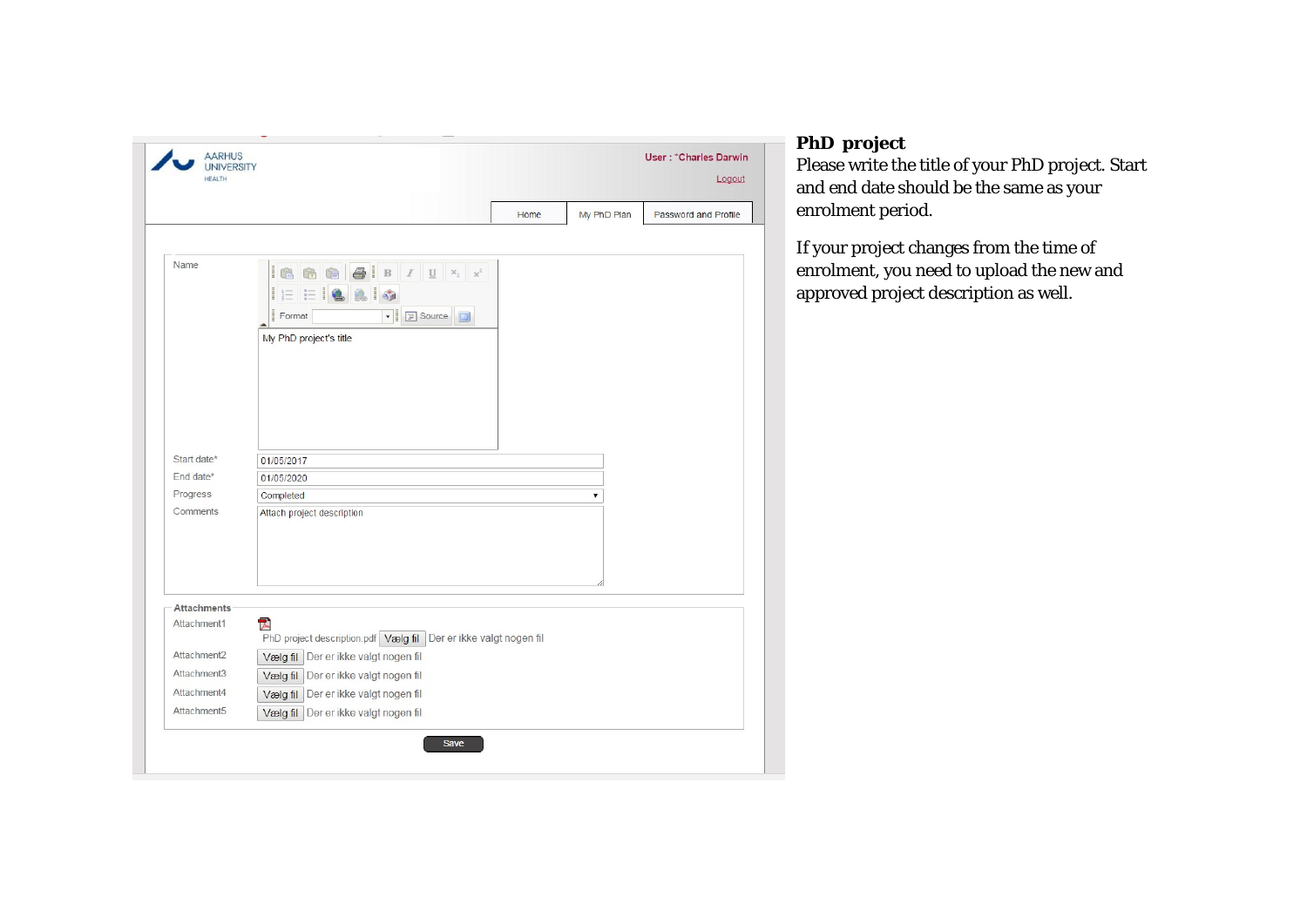| <b>Publication</b>          | I<br>U<br>$\, {\bf B}$<br>微<br>L<br><b>F</b> Source<br>Format<br>۰                 |
|-----------------------------|------------------------------------------------------------------------------------|
|                             | My publication's title, published                                                  |
| Start date*                 |                                                                                    |
| End date*                   | 11/10/2017<br>14/03/2018                                                           |
| Progress                    | Completed<br>▼                                                                     |
| Comments                    | Published in Proteins and Protemics                                                |
| <b>Co-author statements</b> |                                                                                    |
| Statement1                  | 고<br>Co-author statement - my publication.pdf Vælg fil Der er ikke valgt nogen fil |
| Statement2                  | Vælg fil Der er ikke valgt nogen fil                                               |
| Statement <sub>3</sub>      | Vælg fil Der er ikke valgt nogen fil                                               |
| <b>Attachments</b>          |                                                                                    |
| Attachment1                 | 고<br>My publication.pdf Vælg fil Der er ikke valgt nogen fil                       |
| Attachment2                 | Vælg fil Der er ikke valgt nogen fil                                               |
| Attachment3                 | Vælg fil Der er ikke valgt nogen fil                                               |
| Attachment4                 | Vælg fil Der er ikke valgt nogen fil                                               |
|                             | Vælg fil Der er ikke valgt nogen fil                                               |

### **Publications**

List the publications you have been author/coauthor on during your enrolment period. Write the title of the publication and the publication status.

You are welcome to upload the article(s) (under attachments) and co-author statement(s) (under coauthor statements) as well but it is not a requirement.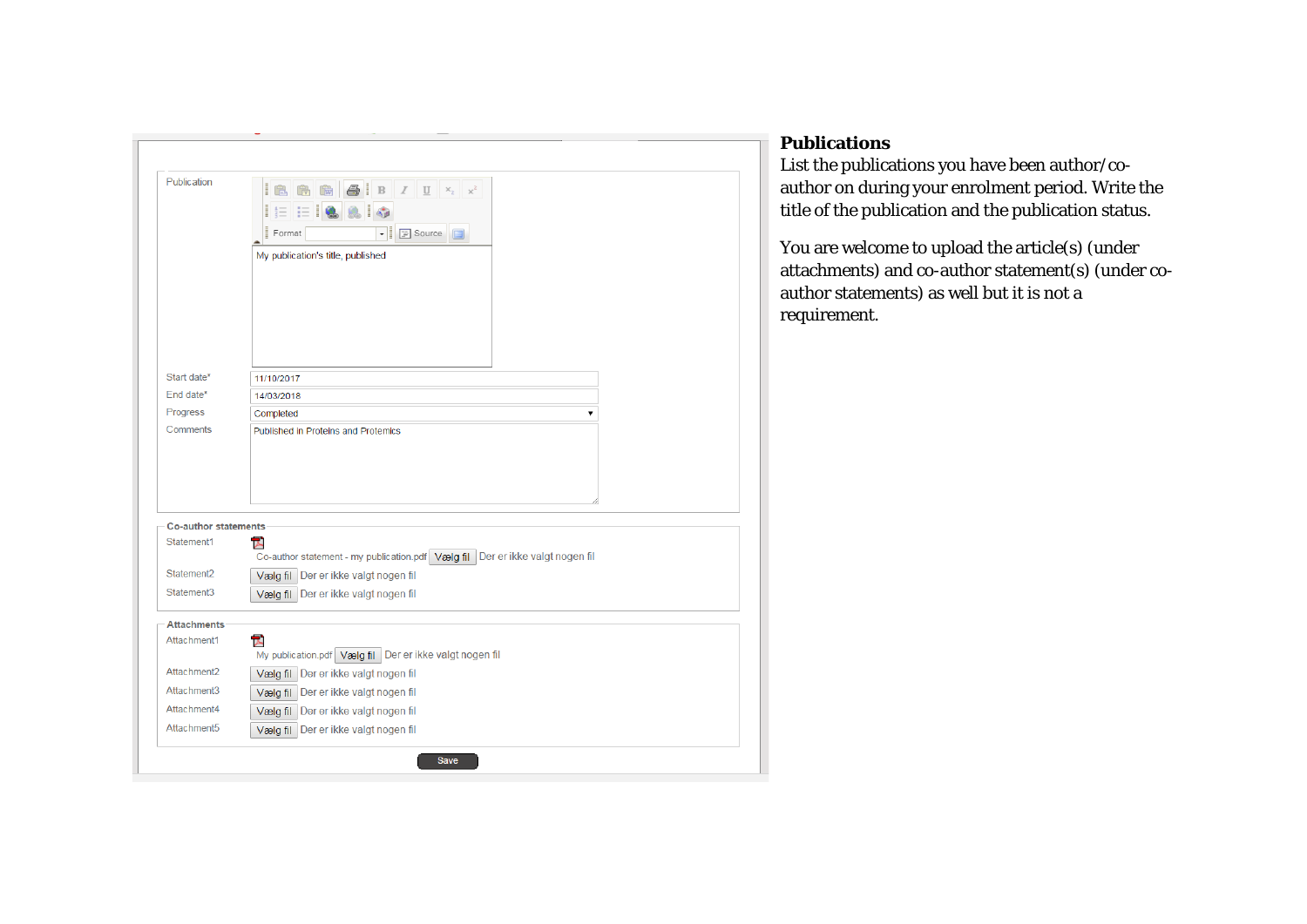|                    | Home<br>My PhD Plan<br>Password and Profile                                                                                                | <b>Courses</b>                                                     |
|--------------------|--------------------------------------------------------------------------------------------------------------------------------------------|--------------------------------------------------------------------|
|                    |                                                                                                                                            | Please sta                                                         |
| <b>PhD Course</b>  |                                                                                                                                            | start and                                                          |
| Name               | $E \equiv \left  \begin{smallmatrix} 1 & 0 \\ 0 & 0 \end{smallmatrix} \right  \left  \begin{smallmatrix} 0 \\ 0 \end{smallmatrix} \right $ | Make sur<br>complete                                               |
|                    | ▼ F Source<br>Format                                                                                                                       | the cours                                                          |
|                    | Epidemiology II                                                                                                                            | <b>Under</b> att<br>diploma.<br>upload th<br>the gradu<br>from the |
| ECTS*              | 4,90                                                                                                                                       |                                                                    |
| Start date*        | 10/06/2017                                                                                                                                 |                                                                    |
| End date*          | 12/06/2017                                                                                                                                 |                                                                    |
| Progress           | Completed<br>۷.                                                                                                                            |                                                                    |
| Country*           | <b>Denmark</b><br>7                                                                                                                        |                                                                    |
| Comments           |                                                                                                                                            |                                                                    |
| <b>Attachments</b> |                                                                                                                                            |                                                                    |
| Attachment1        | 고<br>Course diploma.pdf Vælg fil Der er ikke valgt nogen fil                                                                               |                                                                    |
| Attachment2        | Vælg fil Der er ikke valgt nogen fil                                                                                                       |                                                                    |
| Attachment3        | Vælg fil Der er ikke valgt nogen fil                                                                                                       |                                                                    |
| Attachment4        | Vælg fil Der er ikke valgt nogen fil                                                                                                       |                                                                    |
| Attachment5        | Vælg fil Der er ikke valgt nogen fil                                                                                                       |                                                                    |
|                    | <b>Save</b>                                                                                                                                |                                                                    |
|                    |                                                                                                                                            |                                                                    |

### **cand ECTS**

ate the name of the course, ECTS and the end date.

e to indicate the appropriate progress: ed or discarded, and the country in which se was taken.

tachments, please upload the course If it is an external course, make sure to ne course approval. Course diplomas from the attendance school courses can be downloaded course calendar.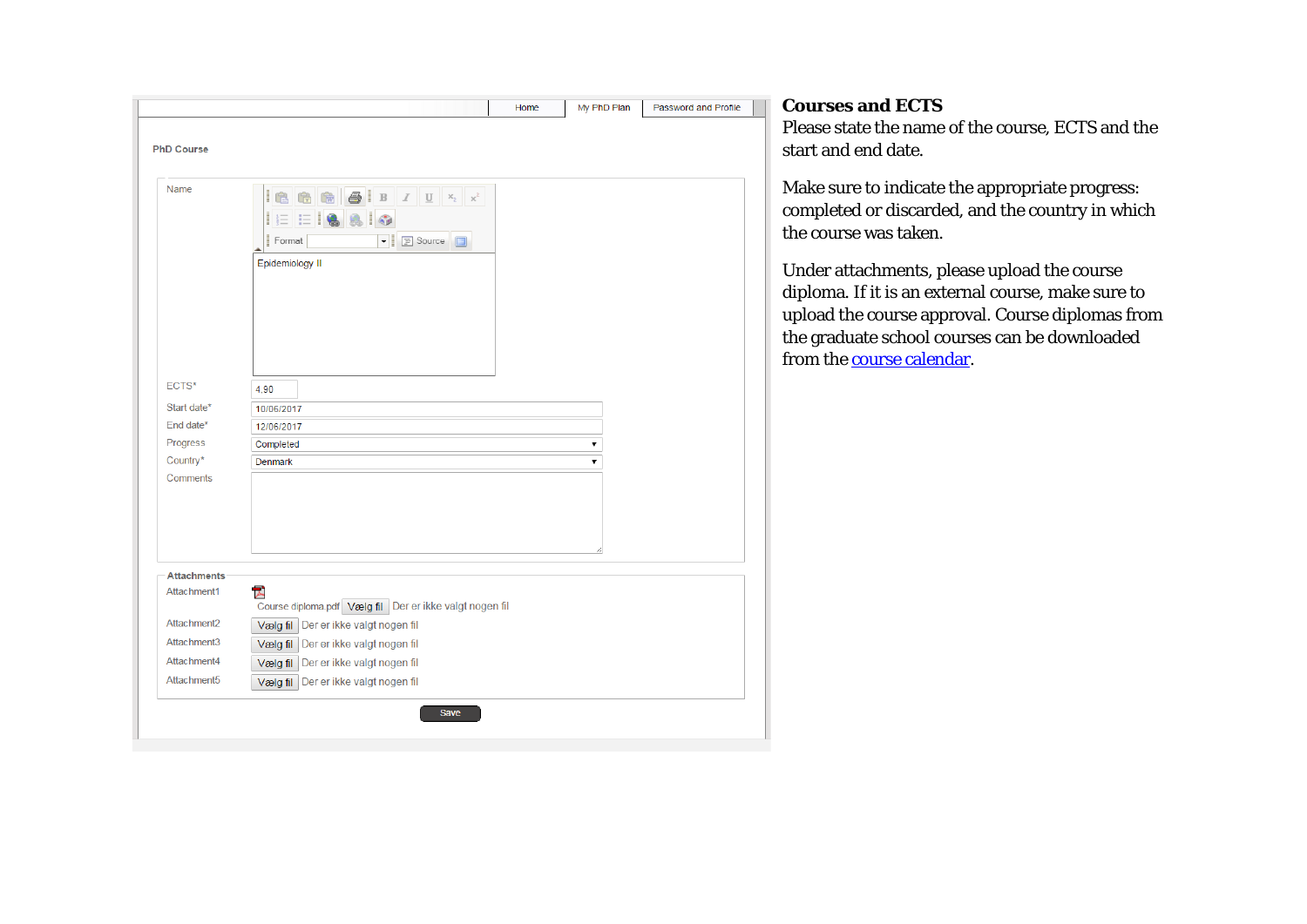|                                                            |                                                                                                                                                                                                                                                                                                 |  | Home.                 | My PhD Plan |                                    | Password and Profile                                                                                                                                                                                                                   |  |
|------------------------------------------------------------|-------------------------------------------------------------------------------------------------------------------------------------------------------------------------------------------------------------------------------------------------------------------------------------------------|--|-----------------------|-------------|------------------------------------|----------------------------------------------------------------------------------------------------------------------------------------------------------------------------------------------------------------------------------------|--|
|                                                            | Plan: Student Planning/Adjustments (third)<br>Finish your PhD Plan and submit it. Read more                                                                                                                                                                                                     |  |                       |             |                                    |                                                                                                                                                                                                                                        |  |
| PhD Plan                                                   |                                                                                                                                                                                                                                                                                                 |  |                       |             |                                    |                                                                                                                                                                                                                                        |  |
| Course ECTS                                                | 4,90 Warning: Should be at least 30!                                                                                                                                                                                                                                                            |  |                       |             |                                    |                                                                                                                                                                                                                                        |  |
| - completed                                                | 4.90                                                                                                                                                                                                                                                                                            |  |                       |             |                                    |                                                                                                                                                                                                                                        |  |
| Research<br>environment days                               | 31<                                                                                                                                                                                                                                                                                             |  |                       |             |                                    |                                                                                                                                                                                                                                        |  |
| Previous approval                                          | Snapshot and logs                                                                                                                                                                                                                                                                               |  |                       |             |                                    |                                                                                                                                                                                                                                        |  |
| Approval                                                   |                                                                                                                                                                                                                                                                                                 |  |                       |             |                                    |                                                                                                                                                                                                                                        |  |
| Assessment                                                 |                                                                                                                                                                                                                                                                                                 |  |                       |             | The assessment of the plan will be |                                                                                                                                                                                                                                        |  |
|                                                            |                                                                                                                                                                                                                                                                                                 |  |                       |             | assessment options.                | saved and can be used in a legal<br>context. Read more about the                                                                                                                                                                       |  |
| Progress and<br>changes since last<br>evaluation           | How is the project progressing according to the project description, time line, and<br>initial PhD plan?<br>Has the PhD project changed?<br>Will you be able to meet the requirements regarding teaching, courses,<br>dissemination and research stays before handing in your PhD dissertation? |  |                       |             | state how and why.                 | Describe the progress and<br>changes made in your project<br>since your last evaluation. If you<br>have been to a midterm evaluation<br>please state how the main points<br>have been addressed.<br>If the project has changed, please |  |
| <b>Status: Awaits student planning</b><br>Comments for you |                                                                                                                                                                                                                                                                                                 |  | Comments for receiver |             |                                    |                                                                                                                                                                                                                                        |  |

When you are doing an evaluation (by clicking 'Update') - you can get a summarized number of ECTS at the top of the page. This number is the total number of ECTS incl. planned, discarded, in progress and completed courses. You can also see the total number of completed ECTS credits.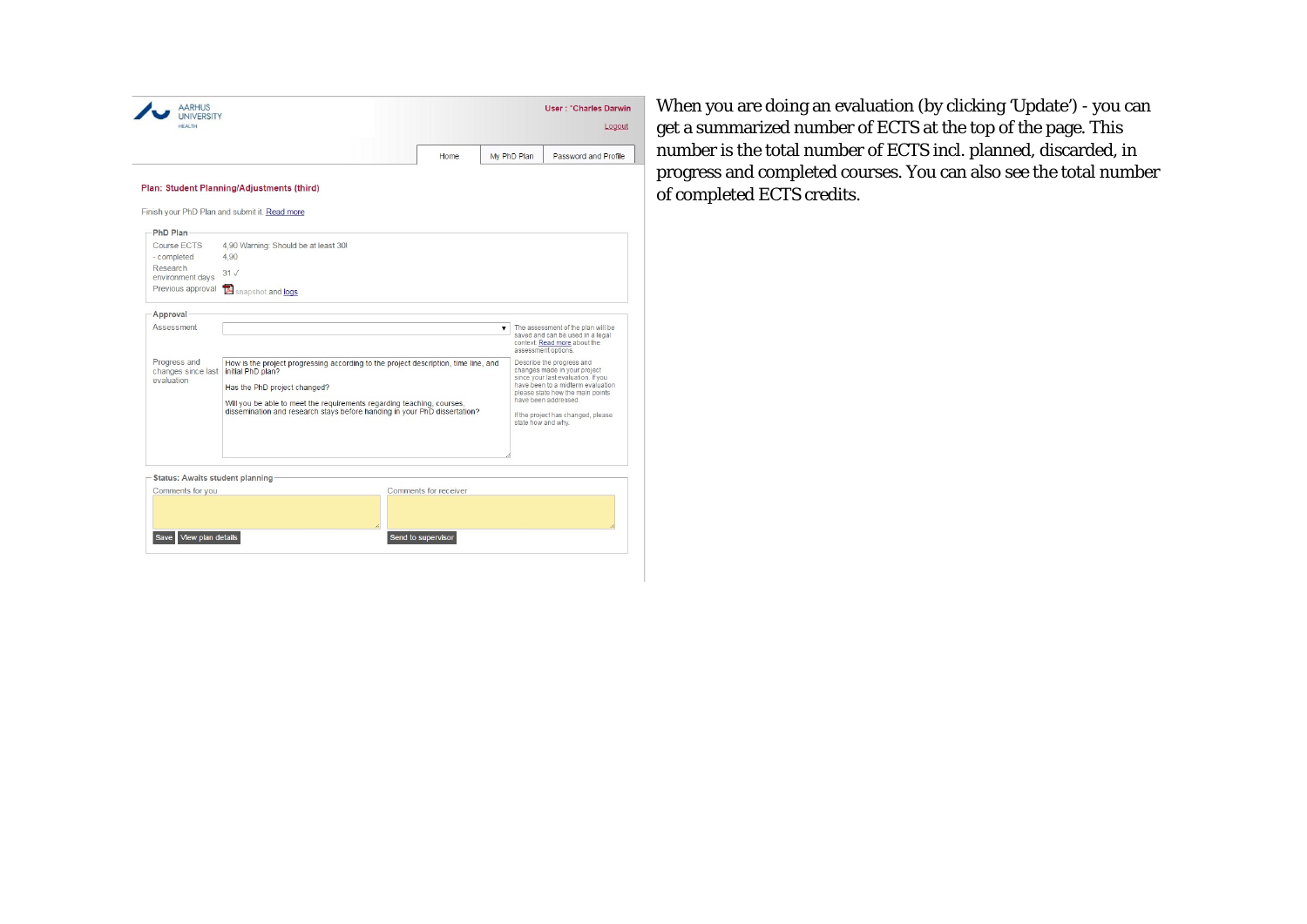|                          |                                                                                                                                                                                      | Home | My PhD Plan | Password and Profile |
|--------------------------|--------------------------------------------------------------------------------------------------------------------------------------------------------------------------------------|------|-------------|----------------------|
| <b>Dissemination</b>     |                                                                                                                                                                                      |      |             |                      |
| Name                     | ı<br>$\bigcirc$<br>$\;$ B<br>$\mathbb Z$<br>$\mathbf U$<br>$\mathbb{X}_2$<br>齢<br>∥ŧ≣<br>÷<br>$\mathbb{P}$ Source<br>Format<br>⊣∥<br>$\Box$<br>9 hours: Class room teaching: Anatomy |      |             |                      |
| Start date*<br>End date* | 15/09/2017<br>13/01/2018                                                                                                                                                             |      |             |                      |
| Progress                 | Completed                                                                                                                                                                            |      | ۷.          |                      |
| Country*                 | <b>Denmark</b>                                                                                                                                                                       |      | ۷           |                      |
| Comments                 | 4 lessons = $3$ hours<br>Preparation = 6 hours<br>Total = $9$ hours                                                                                                                  |      |             |                      |
| <b>Attachments</b>       |                                                                                                                                                                                      |      |             |                      |
| Attachment1              | Vælg fil Der er ikke valgt nogen fil                                                                                                                                                 |      |             |                      |
| Attachment2              | Vælg fil Der er ikke valgt nogen fil                                                                                                                                                 |      |             |                      |
| Attachment3              | Vælg fil Der er ikke valgt nogen fil                                                                                                                                                 |      |             |                      |
| Attachment4              | Vælg fil Der er ikke valgt nogen fil                                                                                                                                                 |      |             |                      |
| Attachment <sub>5</sub>  | Vælg fil Der er ikke valgt nogen fil                                                                                                                                                 |      |             |                      |

#### **Dissemination**

For each element of dissemination, please write the total number of hours and the type (class room teaching, supervision, conference presentation etc.) and name of the dissemination – for example: 30 hours: Class room teaching: Anatomy.

State the start and end date, and indicate the appropriate progress: planned, completed or discarded, and the country in which the dissemination was carried out in.

Under comments, state the number of lessons taught in hours/minutes, the number of preparation time in hours/minutes (if any) and the total number of hours/minutes.

[Please find more information about how to register](http://www.phd.health.au.dk/doingaphd/teaching-experience) [teaching hours here.](http://www.phd.health.au.dk/doingaphd/teaching-experience)

You are not required to upload any documentation for your dissemination, but you are welcome to upload any material that relate to your dissemination.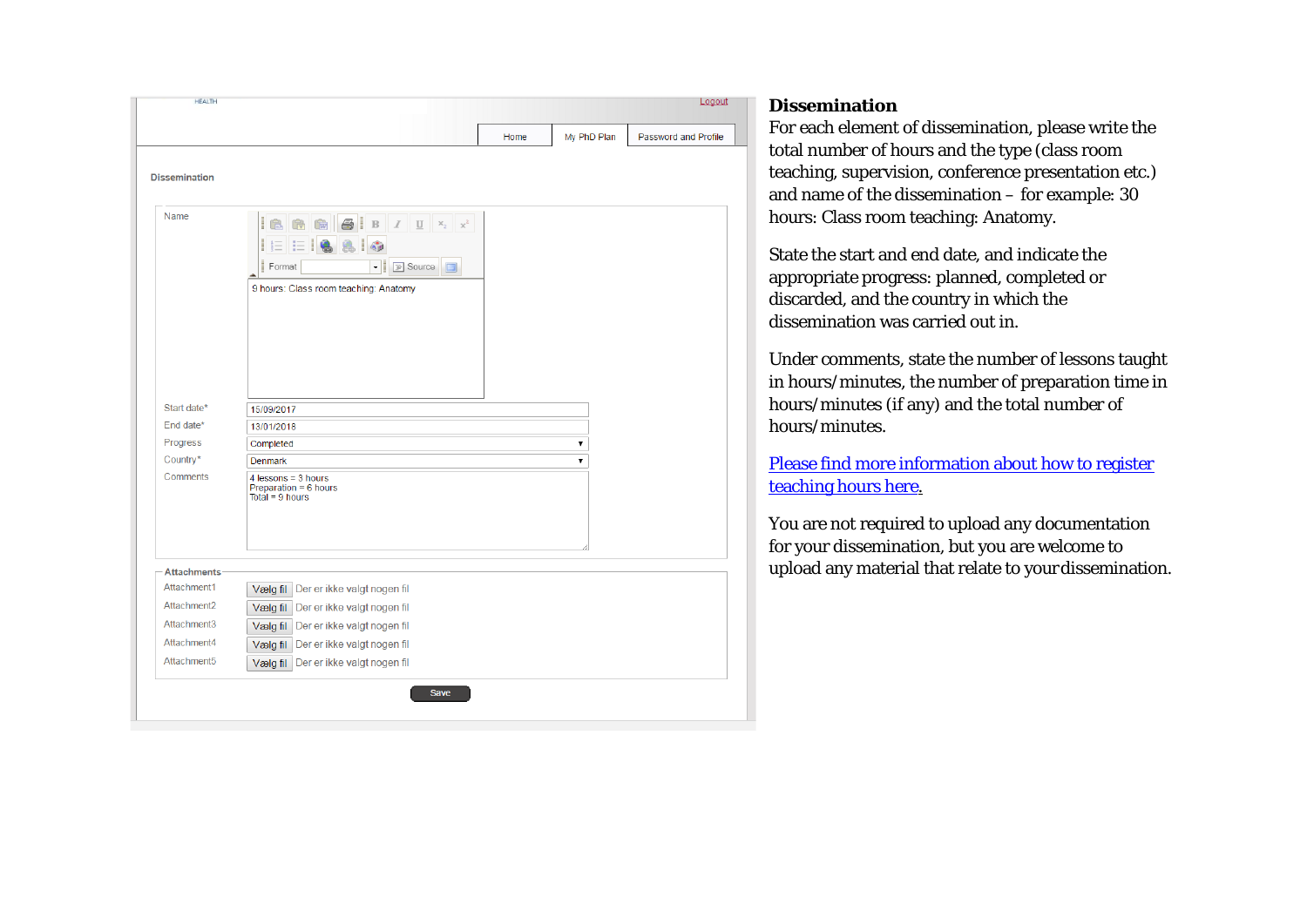| <b>Research Environment Change</b><br>etc.<br>Name | Stays at institutions and workplaces outside Aarhus University like other universities, companies, public or private organisations, hospitals,<br>educational/research institutions. This also includes compulsory changes of research environment, but excludes participation in conferences<br>& I<br>$B$ $I$<br>$\mathbf U$<br>∐⊟<br>HΞ<br>Format<br><b>F</b> Source<br>$\Box$<br>$\!\!\star$<br>Laboratory visit, Biochemistry Centre, University of<br>Heidelberg |  |  |
|----------------------------------------------------|------------------------------------------------------------------------------------------------------------------------------------------------------------------------------------------------------------------------------------------------------------------------------------------------------------------------------------------------------------------------------------------------------------------------------------------------------------------------|--|--|
| Start date*<br>End date*<br>Progress               | 01/04/2019<br>01/05/2019<br>Completed<br>۷.                                                                                                                                                                                                                                                                                                                                                                                                                            |  |  |
| $Type*$                                            | Public educational or research institution<br>۷.                                                                                                                                                                                                                                                                                                                                                                                                                       |  |  |
| Country*                                           | Germany                                                                                                                                                                                                                                                                                                                                                                                                                                                                |  |  |
| % of time spent                                    | 100                                                                                                                                                                                                                                                                                                                                                                                                                                                                    |  |  |
| Comments                                           | 1 month at Professor P. Schmidt's laboratory                                                                                                                                                                                                                                                                                                                                                                                                                           |  |  |
| <b>Attachments</b>                                 |                                                                                                                                                                                                                                                                                                                                                                                                                                                                        |  |  |
| Attachment1                                        | 고<br>Invitation letter from Professor Schmidt.pdf   Vælg fil   Der er ikke valgt nogen fil                                                                                                                                                                                                                                                                                                                                                                             |  |  |
| Attachment2                                        | Vælg fil Der er ikke valgt nogen fil                                                                                                                                                                                                                                                                                                                                                                                                                                   |  |  |
| Attachment3                                        | Vælg fil Der er ikke valgt nogen fil                                                                                                                                                                                                                                                                                                                                                                                                                                   |  |  |
| Attachment4                                        | Vælg fil Der er ikke valgt nogen fil                                                                                                                                                                                                                                                                                                                                                                                                                                   |  |  |
| Attachment <sub>5</sub>                            | Vælg fil Der er ikke valgt nogen fil                                                                                                                                                                                                                                                                                                                                                                                                                                   |  |  |

### **Research environment change**

Please write the name of the department/institution/hospital etc. that you have visited during your research environment change.

State the start date, end date, type (which type of place you visited) and the country.

Make sure to indicate the appropriate progress: completed or discarded. You are not required to upload any documentation for your research environment change, but you are welcome to upload any material that relate to your stay.

If you submit a report based on your stay abroad and obtain ECTS credits, please add the report and the approval for ECTS under courses, to ensure that the ECTS credits are registered.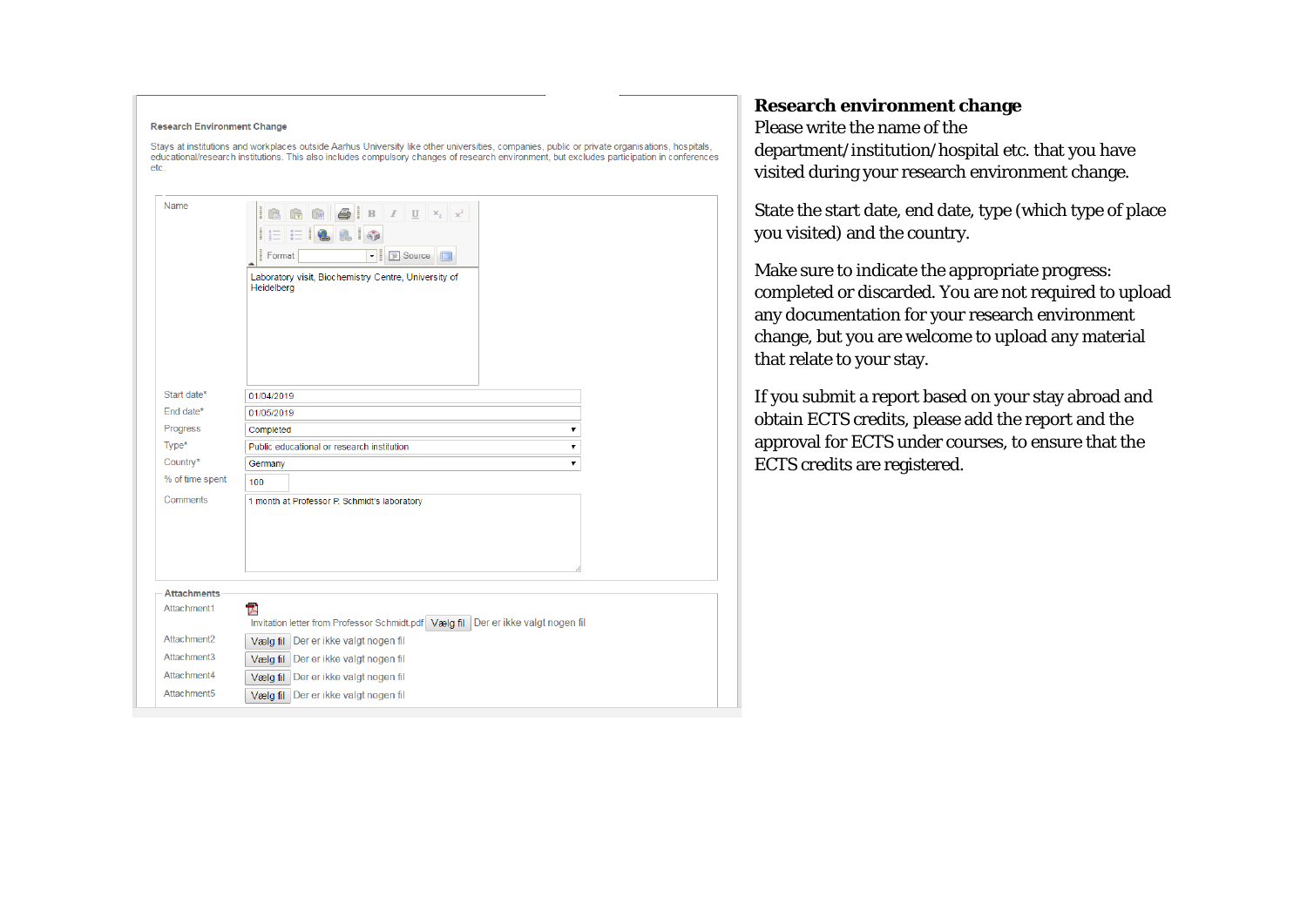| Name                     | L<br>∥⊫<br>HΞ<br><b>F</b> Source<br>Format<br>× ∥<br>Journal Club - Molecular and cellular toxicology in<br>endocrinology research |  |  |  |
|--------------------------|------------------------------------------------------------------------------------------------------------------------------------|--|--|--|
|                          |                                                                                                                                    |  |  |  |
| Start date*<br>End date* | 15/08/2017                                                                                                                         |  |  |  |
| Progress                 | 01/05/2020                                                                                                                         |  |  |  |
| Country*                 | Completed<br>▼<br><b>Denmark</b><br>▼                                                                                              |  |  |  |
| Comments                 | Meeting every two weeks at the Department of Public Health, Aarhus University                                                      |  |  |  |
| <b>Attachments</b>       |                                                                                                                                    |  |  |  |
| Attachment1              | Vælg fil Der er ikke valgt nogen fil                                                                                               |  |  |  |
| Attachment2              | Vælg fil Der er ikke valgt nogen fil                                                                                               |  |  |  |
| Attachment3              | Vælg fil Der er ikke valgt nogen fil                                                                                               |  |  |  |
| Attachment4              | Vælg fil Der er ikke valgt nogen fil                                                                                               |  |  |  |
| Attachment5              | Vælg fil Der er ikke valgt nogen fil                                                                                               |  |  |  |

## **Other activities**

Under this category all your journal clubs, conferences (without contribution), annual meeting etc. are logged.

For each activity you have participated in, please state the name of the activity, start date and end date. Make sure to indicate the appropriate progress: completed, planned or discarded, and the country in which the activity took place.